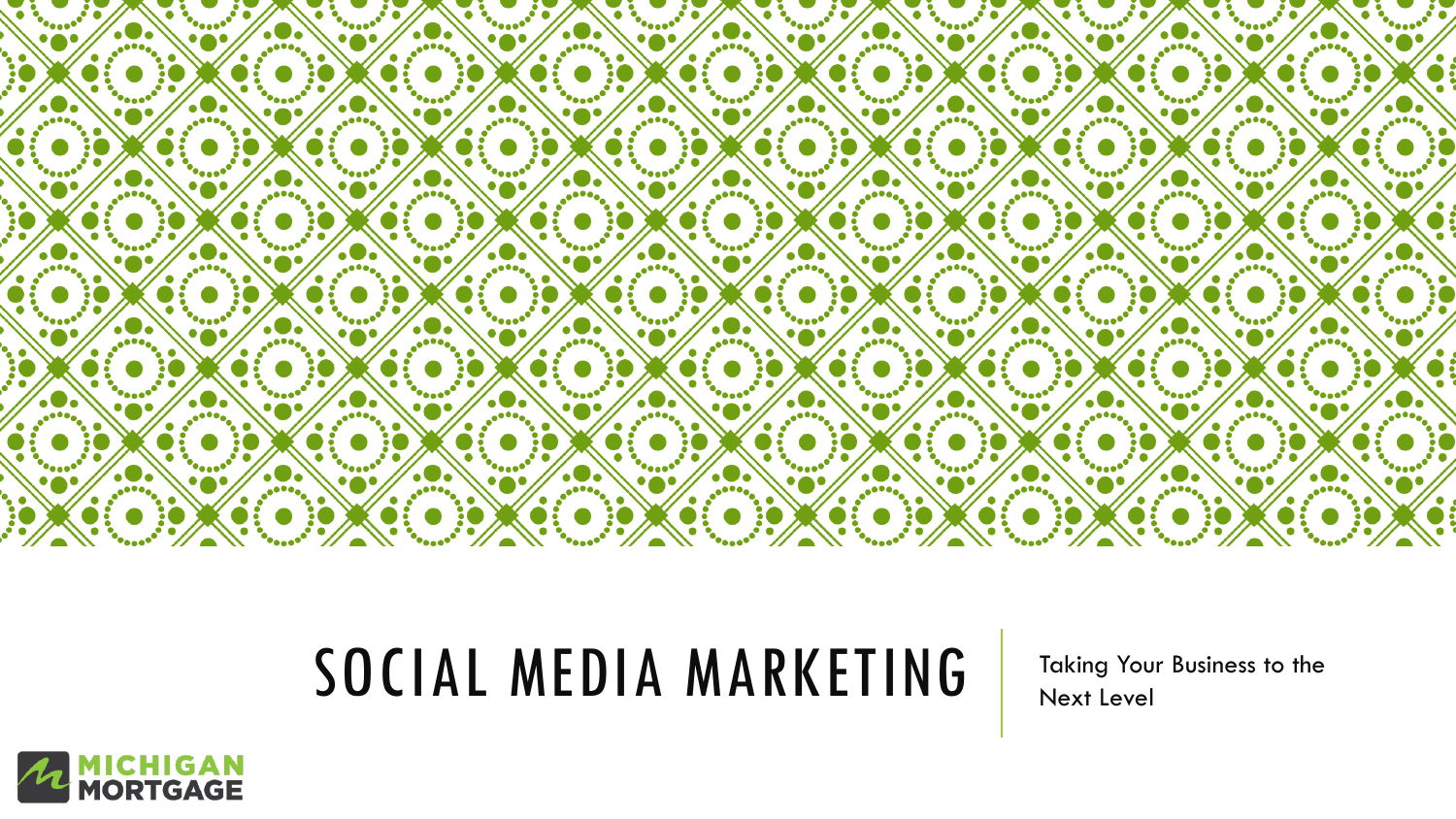## WHY SOCIAL MEDIA?

#### **According to HousingWire:**

- o 72% of Millennials consider homeownership **a priority**.
- o 2 out of 5 Millennials plan to **purchase a home in the next two years**.
- o "Millennials are now prioritizing homeownership above other major life milestones." This includes marriage and starting a family.
- o Millennials make up 36% of recent home buyers.

#### **How do we connect with Millennials? Social media.**

o Millennials make up 29% of all Facebook users, the most represented age group.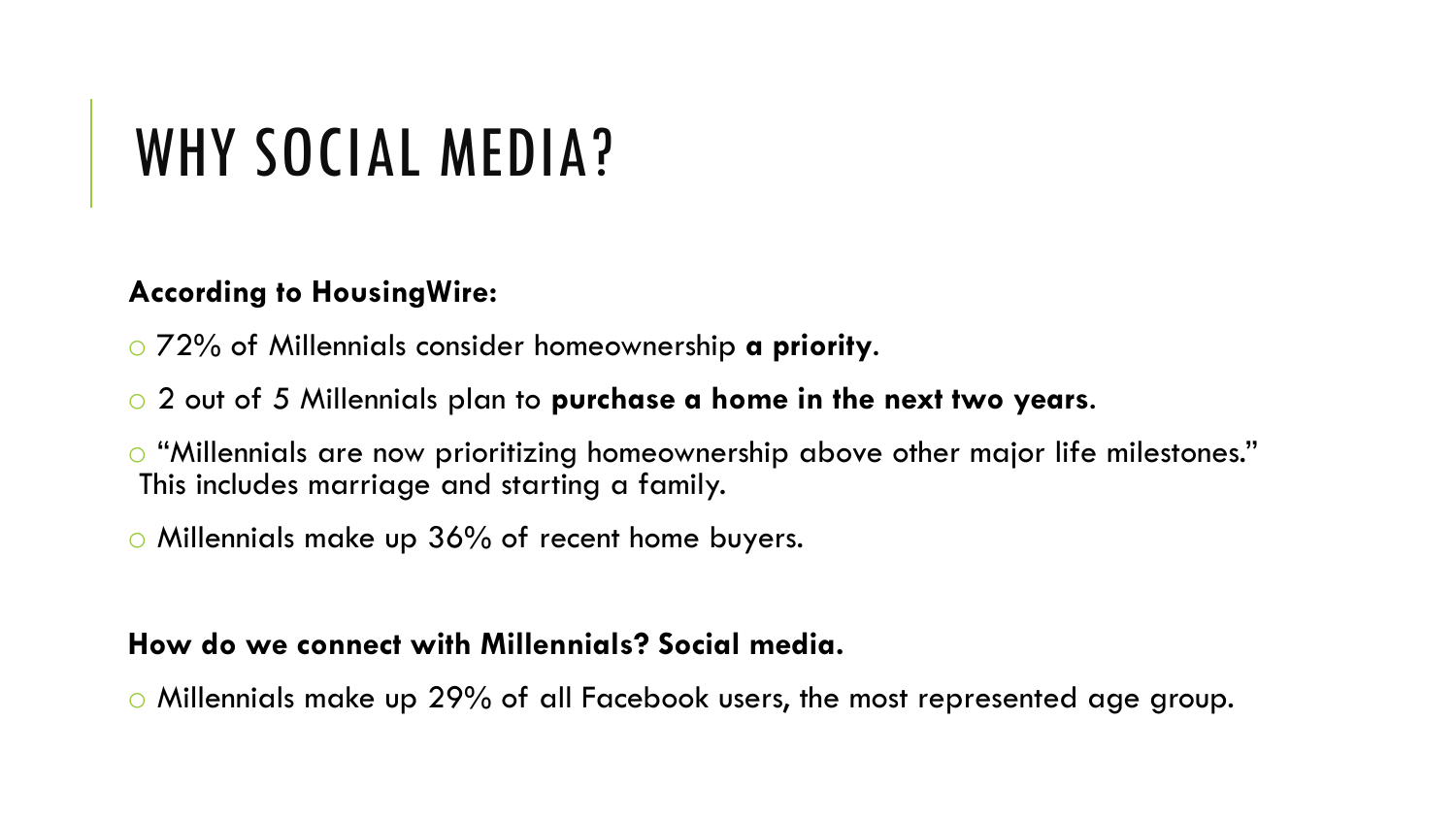## GET TO KNOW YOUR TARGET AUDIENCE

o Ask yourself the following…

o "Who am I trying to reach?"

o "What problem am I going to help them solve?"

### **Don't lose sight of who you are trying to connect with and** *why***.**

**Be informative.** Make your audience want to stop and listen.

**Create unique and compelling visual content.** Give your audience something they've haven't seen before.

**Celebrate milestones.** Create social media content around holidays, special occasions or milestones, partnerships with other businesses and get your audience involved.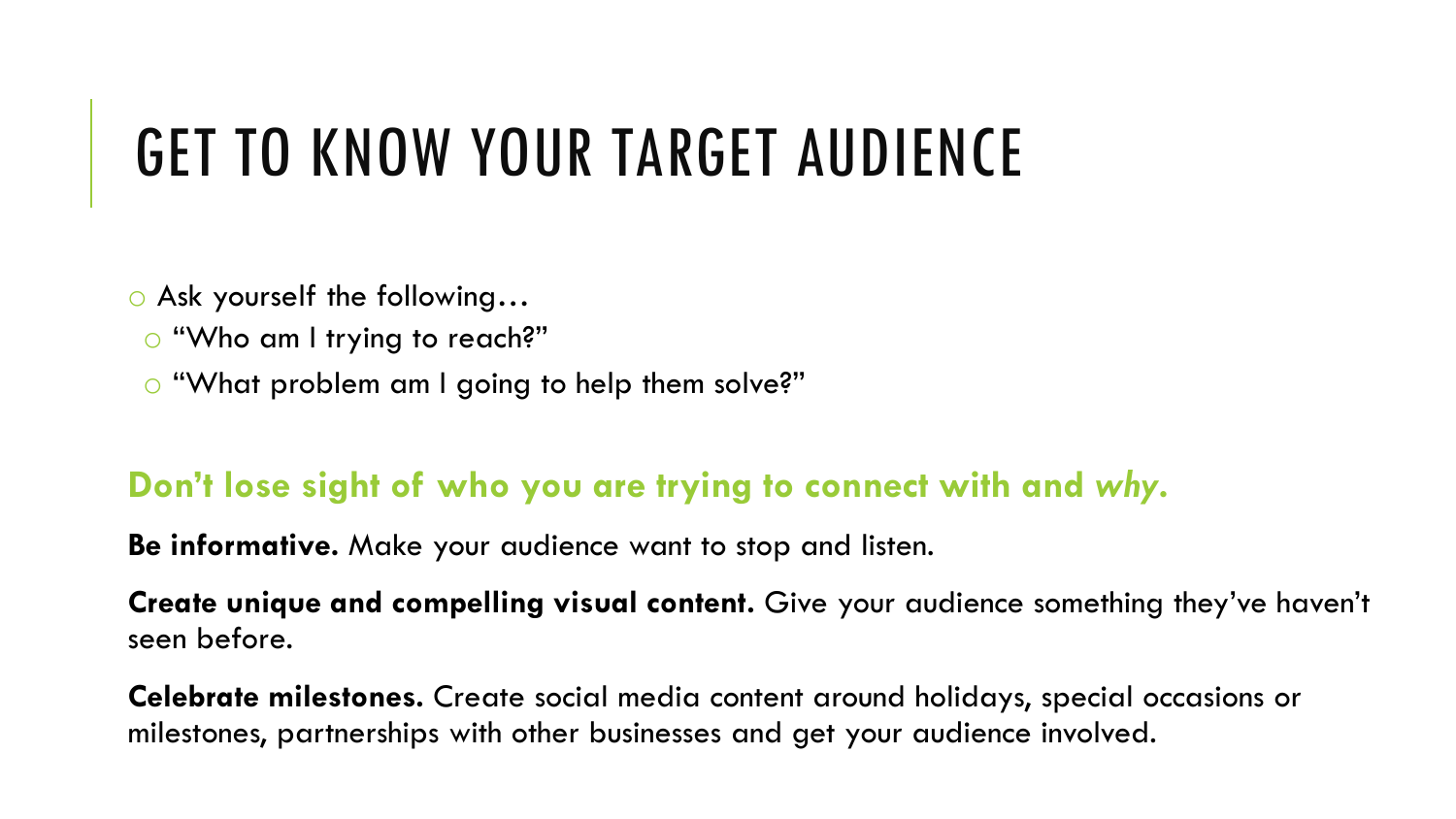### "STALK" SOCIAL MEDIA SUPERSTARS

o Dream Town Realty: [www.facebook.com/dreamtown](http://www.facebook.com/dreamtown)

o The Lanier Property Group: [www.facebook.com/lanierpropertygroup](http://www.facebook.com/lanierpropertygroup)

o Seth Muenzer at Pierce Real Estate: [www.facebook.com/sethmuenzer](http://www.facebook.com/sethmuenzer)

**Things to look for:**

**Branding** – Profile Photo, Cover Photo and Page Voice

**Engagement** – Likes, Comments and Shares

**Inspiration** – Creativity, Content and Customer Service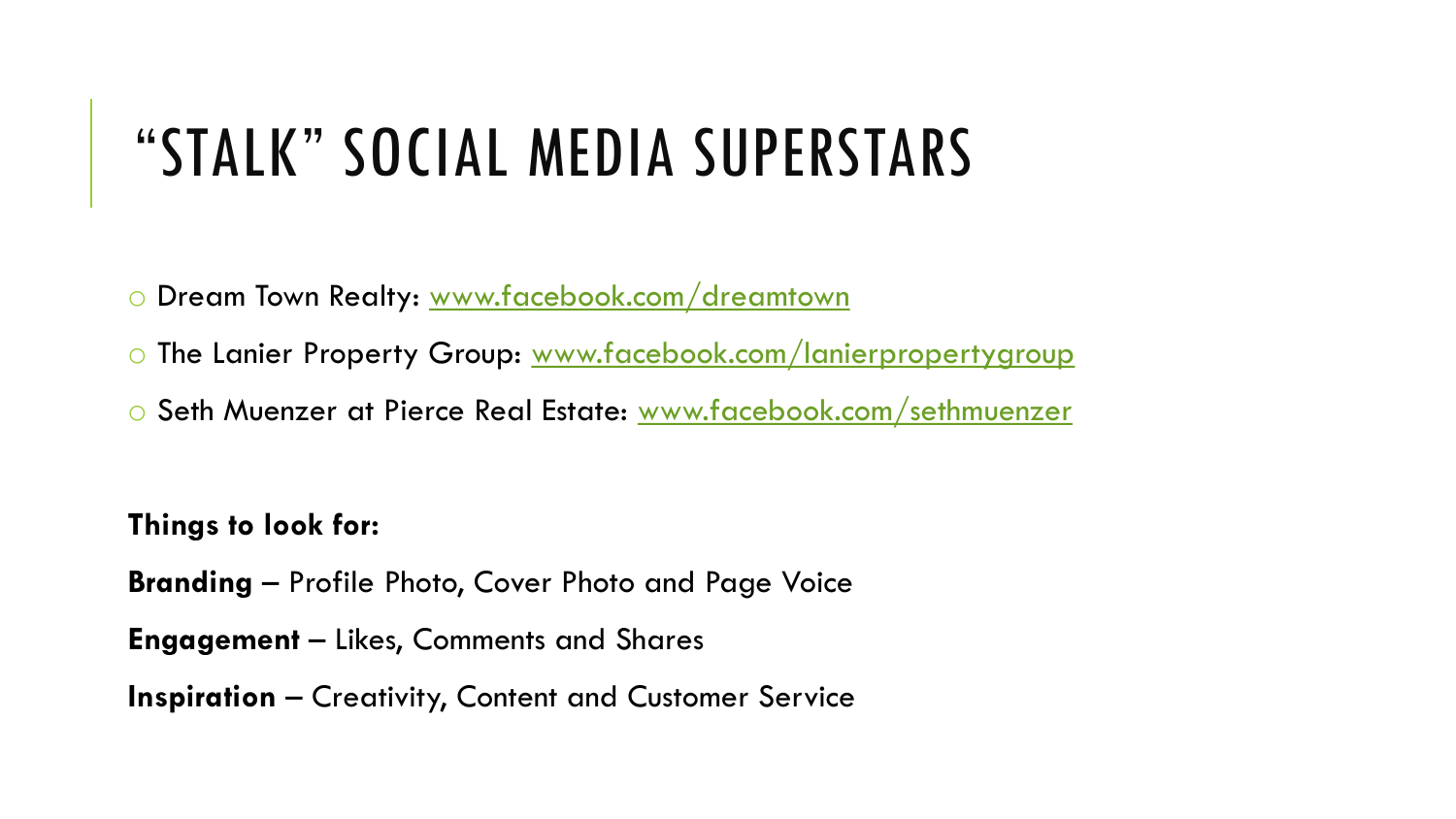

## IT'S ALL ABOUT ENGAGEMENT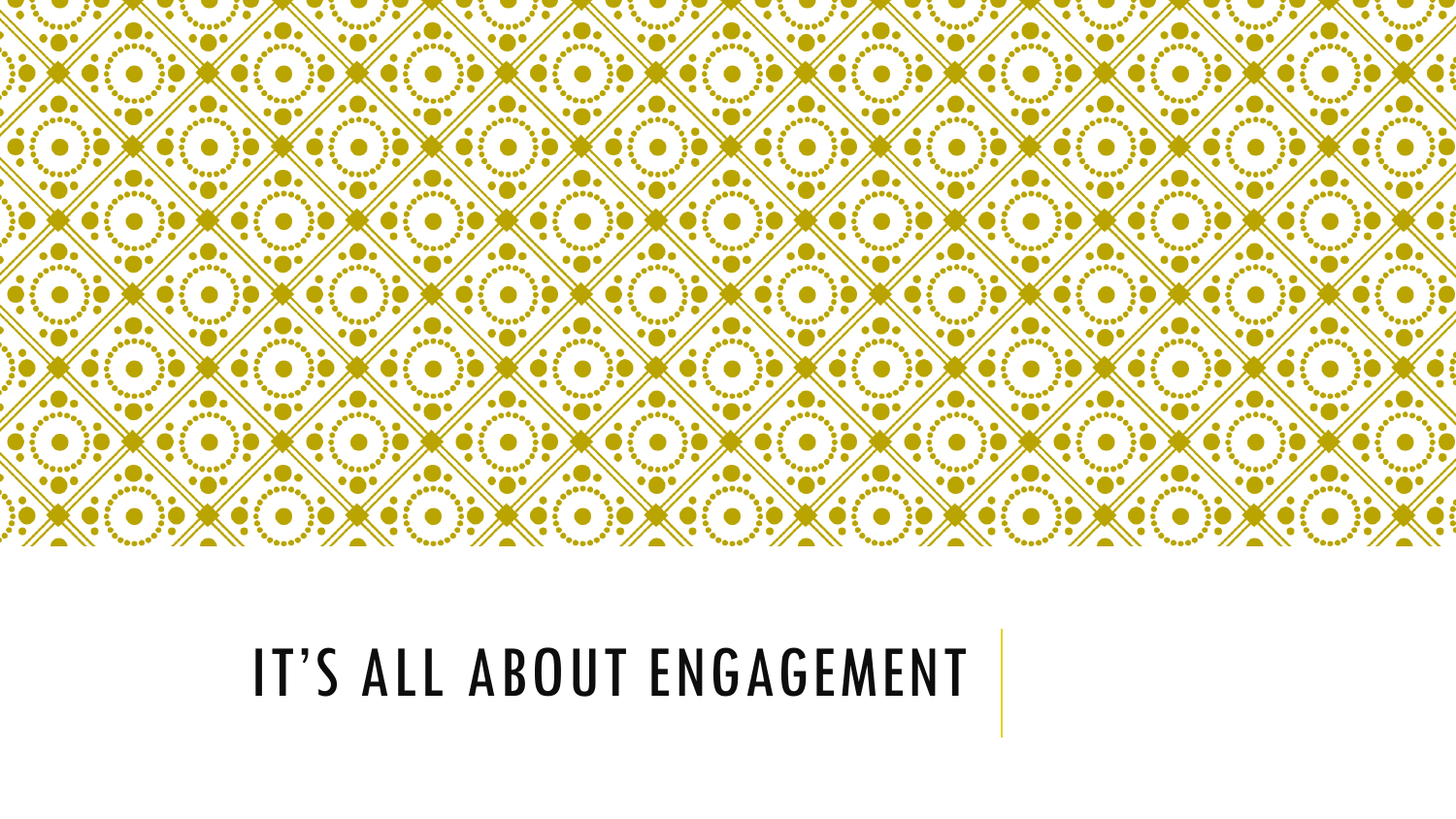## PAY ATTENTION TO YOUR CUSTOMERS

**Respond to Comments.** Reply to comments posted on your page, good or bad, and do so promptly.

**Focus on Local Interests.** People want to know what is happening within their local community. Post about local charity events, school-related activities, or highlight a popular local business. In general, post about anything you feel the community would find interesting.

#### **Share Interesting and Informative Facts.** These can stimulate likes and comments.

**Offer Helpful Advice.** Tips about how someone could stage her home for sale or decorate her new home are good ways to gain likes and comments.

**Post Images of You, Your Team, and Happy Clients.** Posting photos of you and your team participating in community functions or at office parties helps to put a personal face on your business. Potential buyers want to know that they are dealing with real people, not just faceless corporations.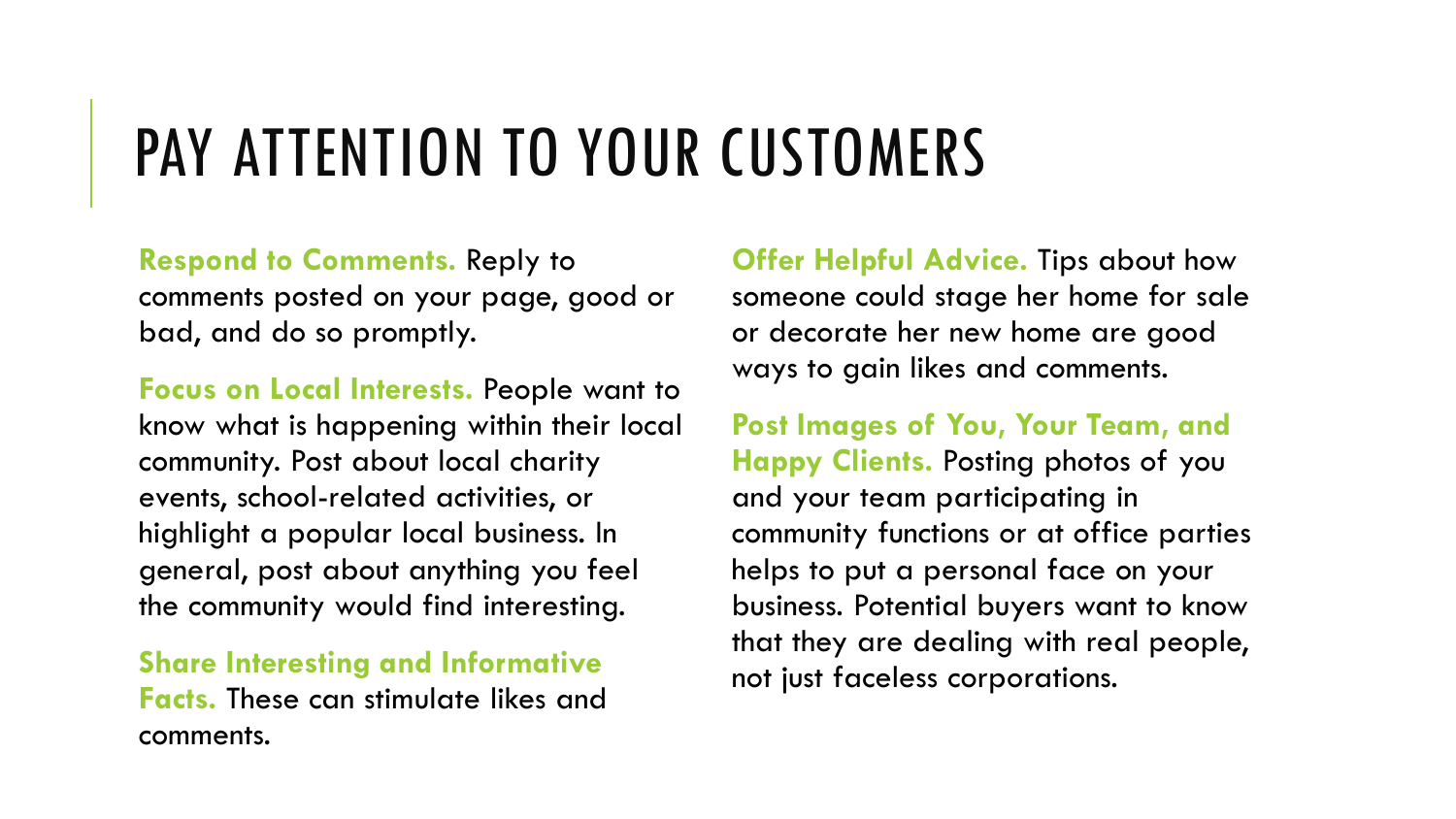## THE POWER OF CUSTOMER REVIEWS

o **90%** of respondents who recalled reading online reviews claimed that positive online reviews influenced buying decisions.

o **85%** of consumers said they read up to 10 reviews before feeling they can trust a business.

o **88%** of people trust online reviews written by other consumers as much as they trust recommendations from personal contacts.

o In 2016, Facebook was the **most popular** way consumers recommended or reviewed local businesses.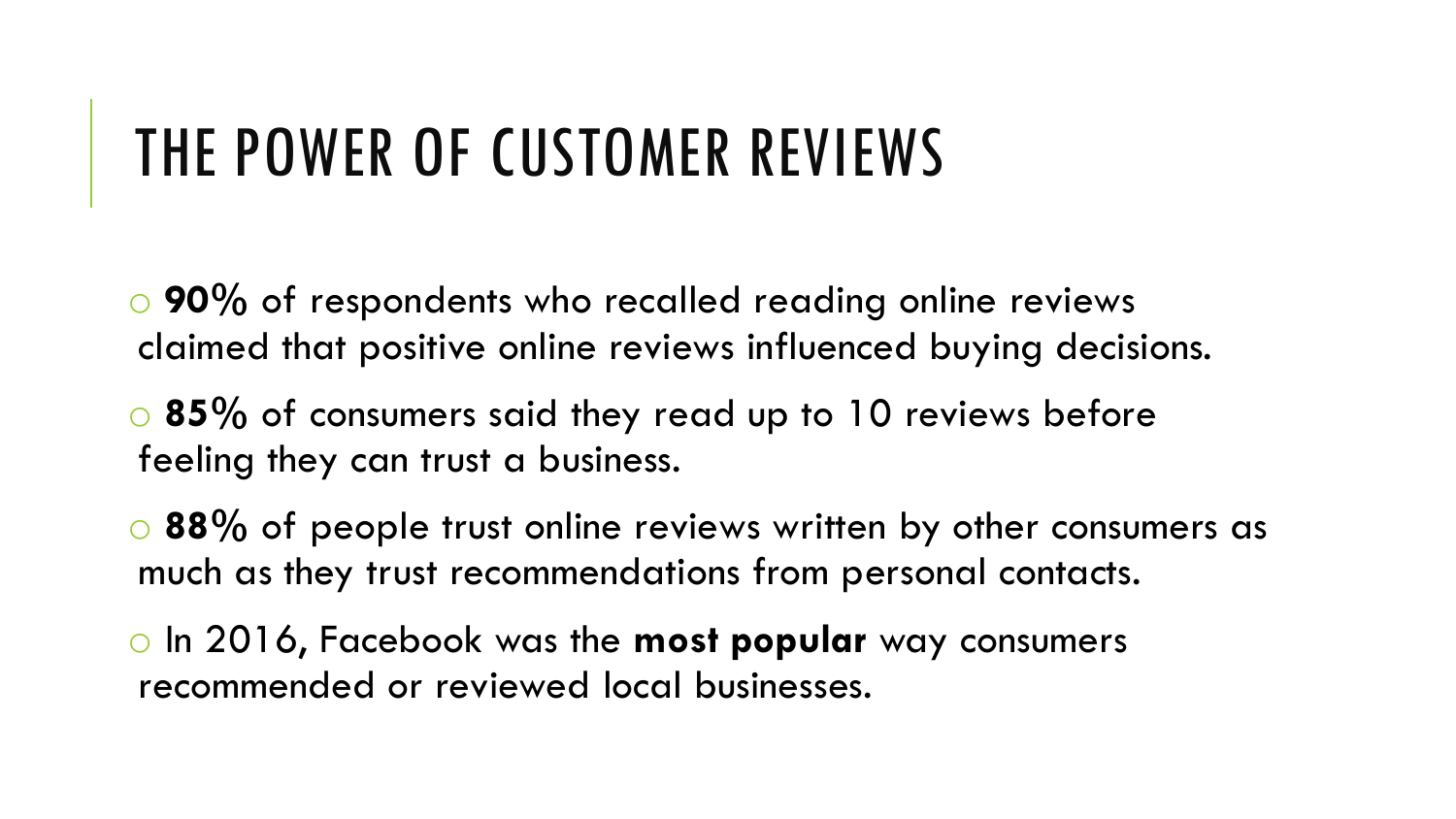

**Bill Fisher** reviewed Michigan Mortgage - 6 June 4 at 12:12 PM · 3

What a great team of people they have at Michigan Mortgage! My awesome realtor, David Riemersma, referred my wife and I to them and I am happy he did. Rob Garrison, Annie VanOveren and Breann Fagan all did a wonderful job making the buying process easy and painless. They communicated very well throughout the whole deal with us and made us feel comfortable that they had it all under control. It was a pleasant buying experience and I fully intend to use these guys again.



 $\Box$  Comment

 $\Leftrightarrow$  Share

ala —

 $\cdots$ 



**THE SEARCH** Michigan Mortgage Wow! Thank you for taking the time to write such a nice review. We loved working with you and hope you enjoy your new home  $\circledcirc$ 줖

Like · Reply · Commented on by Jill Garrison [?] · 3w



**SE** Write a comment...



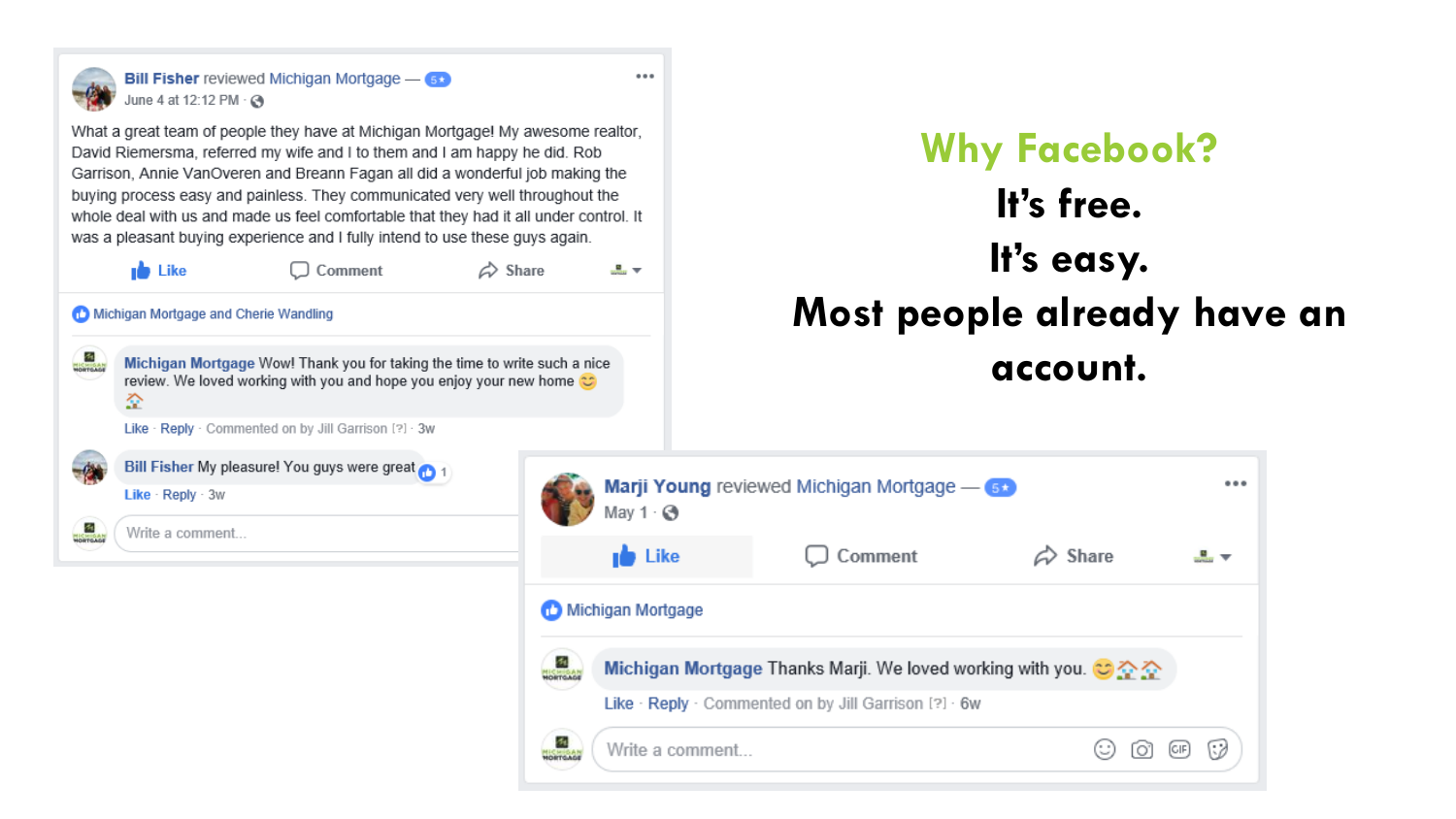## **EASY TO ASK FOR.**

Brett,

We want to thank you again for using our team for your financing. I know everyone enjoyed working with you and I hope you had a great experience. I was wondering if you could do us a big favor and like our Facebook page at https://www.facebook.com/MichMortgageWMichigan/ and please leave us a review on Zillow https://www.zillow.com/reviews/write/?s=X1-ZUzcyoge33y6mh 94p27. This really helps us get the word out about your experience with us and helps our business grow.

I have attached an appraisal coupon for a future purchase or refinance as a token of appreciation for using Team Lehner as your preferred lender.

Congratulations once again & we hope you enjoy your new home!!

Team Lehner

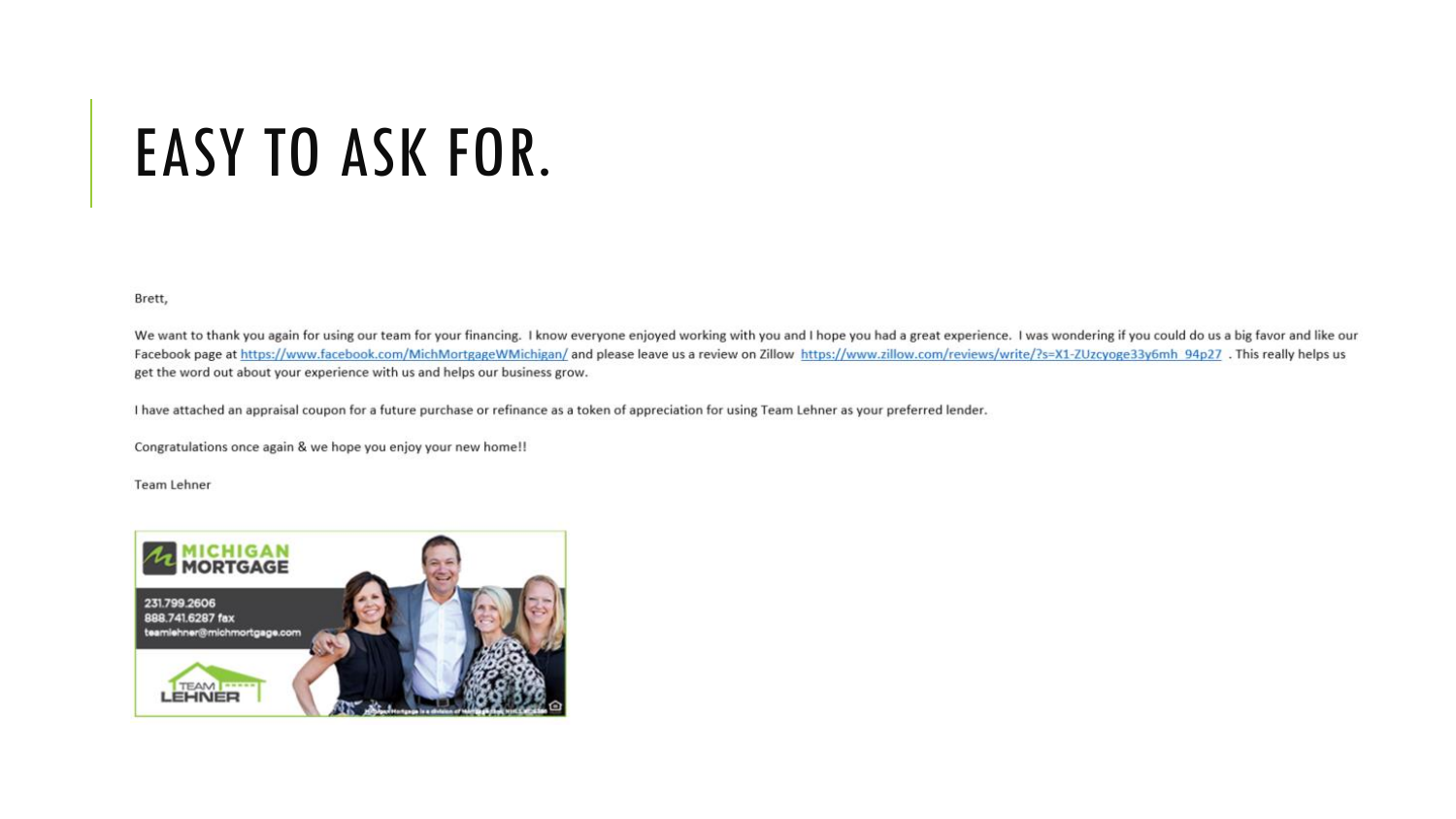

## MARKETING TOOLS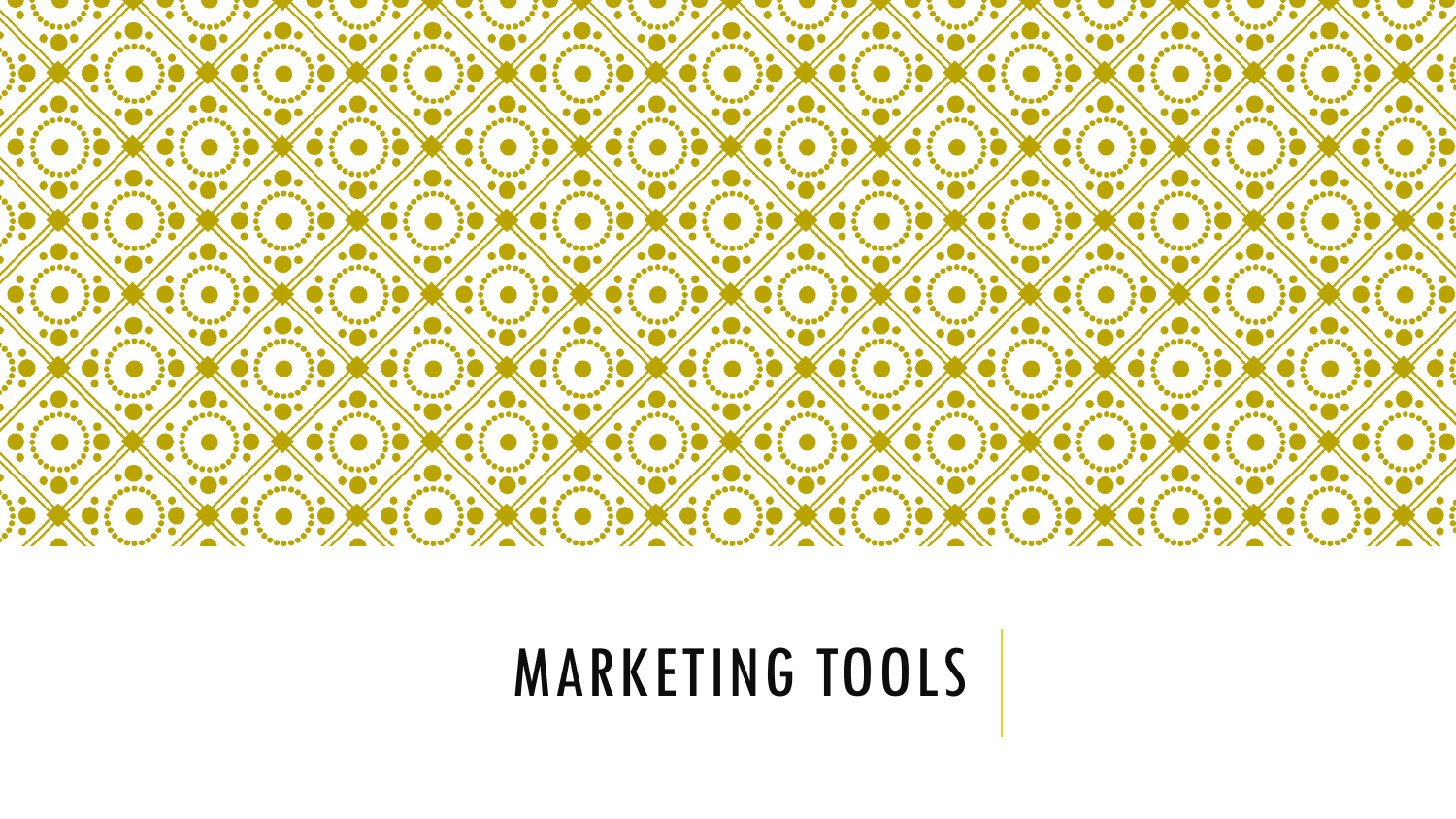### GIVEAWAYS

- o A great way to connect with potential customers!
- o Coordinate with a Holiday, Event or Time of Year
- o Partner with Local Businesses/Professionals
- o Require people to LIKE your page to participate

**Example:** West Michigan Properties 240+ Likes, 600+ Comments, 880+ Shares Launched Page in May; now has 1,000 Fans. Summertime Giveaway from Chris Alicki at Heartland Home Mortgage, Ilc and West Michigan Properties!!!!

Heres what you could win! \*Char-Broil Grill \*\$100 Sobie Meats Gift card \*Sobie Meats Seasonings and Accessories \*Grill Tools

Heres how to enter--SHARE THIS POST -COMMENT WHAT YOU WOULD GRILL FOR YOUR FIRST MEAL! Enter on original post ONLY! Original post HERE: https://bit.ly/2JpjD09

\*\*Winner will be chosen Sunday @ Noon!

Make sure to like West Michigan Properties Chris Alicki at Heartland Home Mortgage, Ilc and Sobie Meats Facebook Pages!

HUGE thank you to our sponsors Sobie Meats Chris Alicki at Heartland Home Mortgage, Ilc.

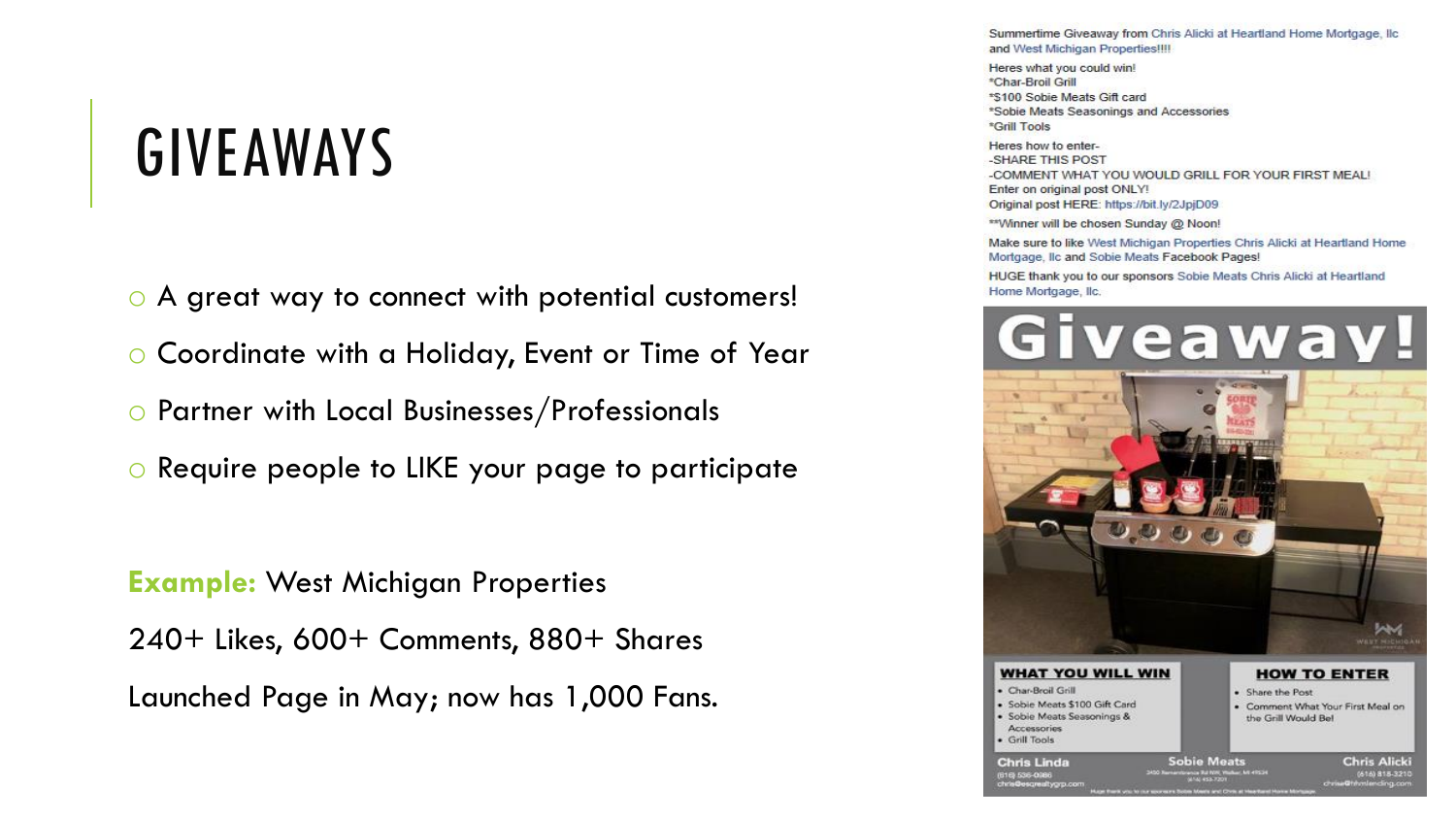### VIDEO

o Live vs. Pre-Recorded

#### **Video Best Practices**

- **Short and sweet.**
- **The first 15 seconds are the most important.**
- **Treat it like a casual conversation.**
- Maintain your personal brand.



**Introducing Our "Second Look"** Program 1.5K views · September 21



**Michigan Mortgage Minute: Highlighting Our Service...** 1.1K views · August 10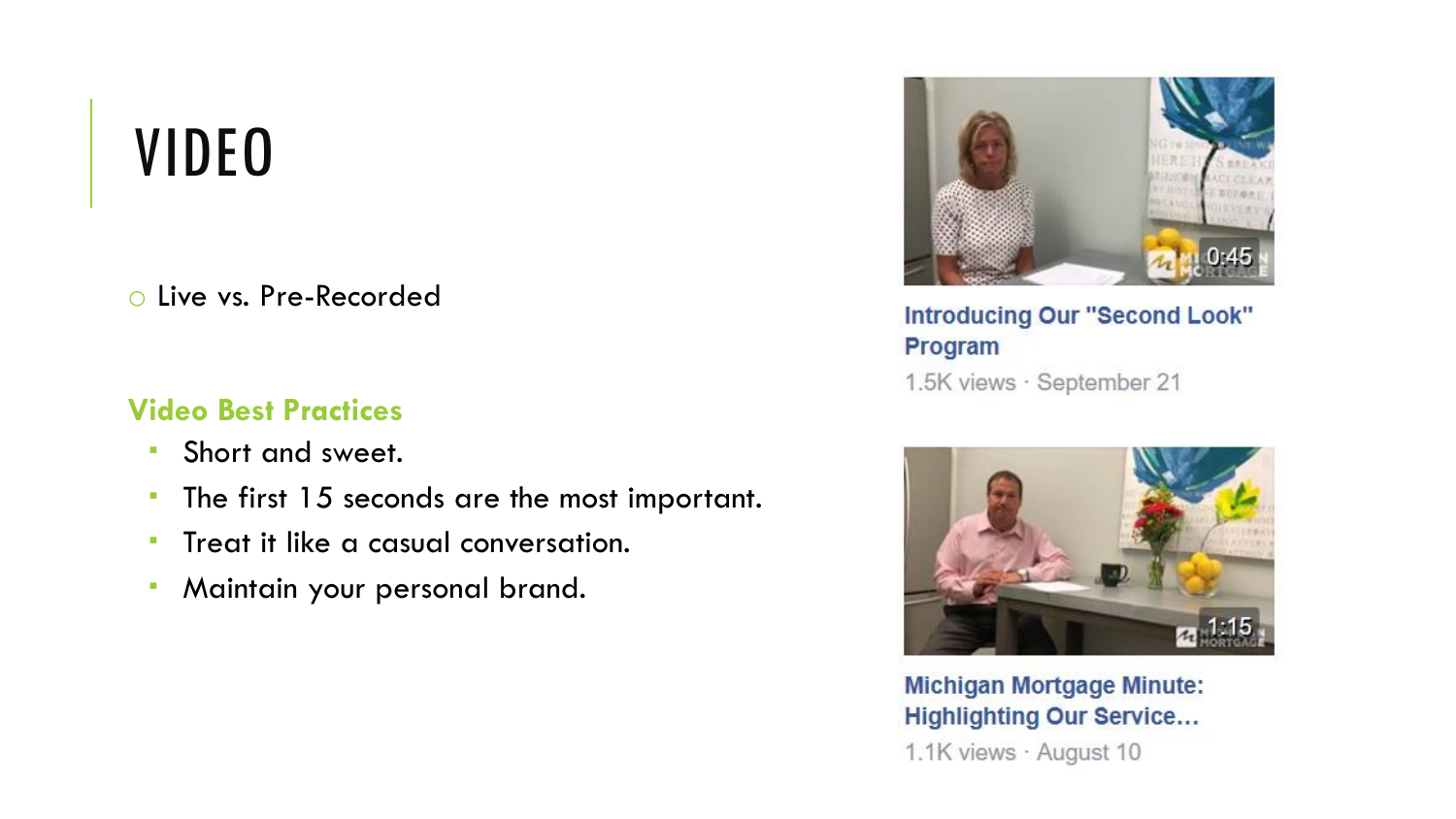## BOOSTING & PAID ADS

#### **Boosting 101**

Pay Facebook to increase performance (views and engagement) or a specific post. Post will appear as "Sponsored" Targeting is available. Example  $\odot$ 

#### **Paid Placement**

Done through Facebook Ads Manager Ad will be shown in a variety of places (feed, story, messenger, etc.) Targeting is available. Example  $\odot$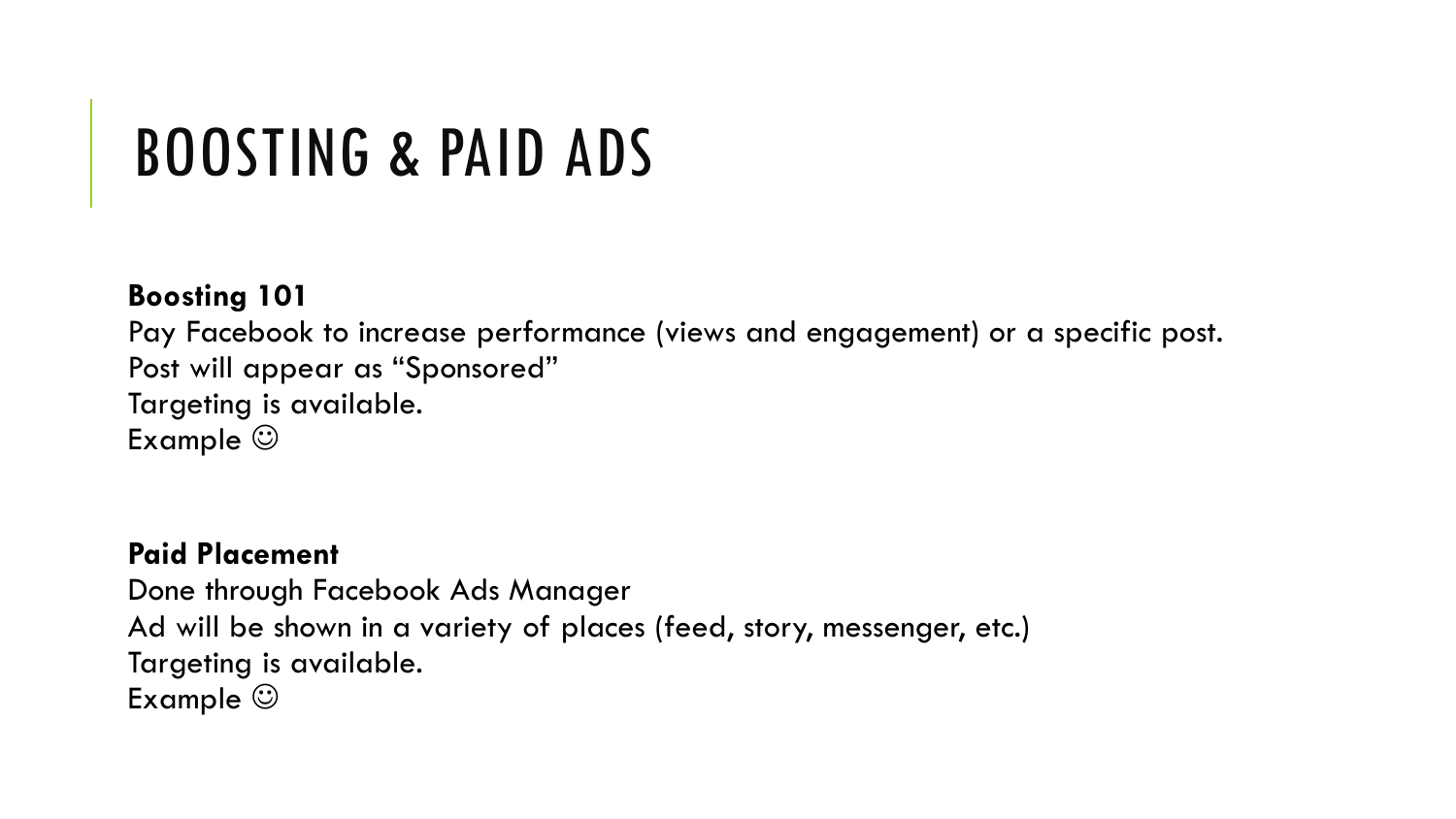

# TIPS FOR SUCCESS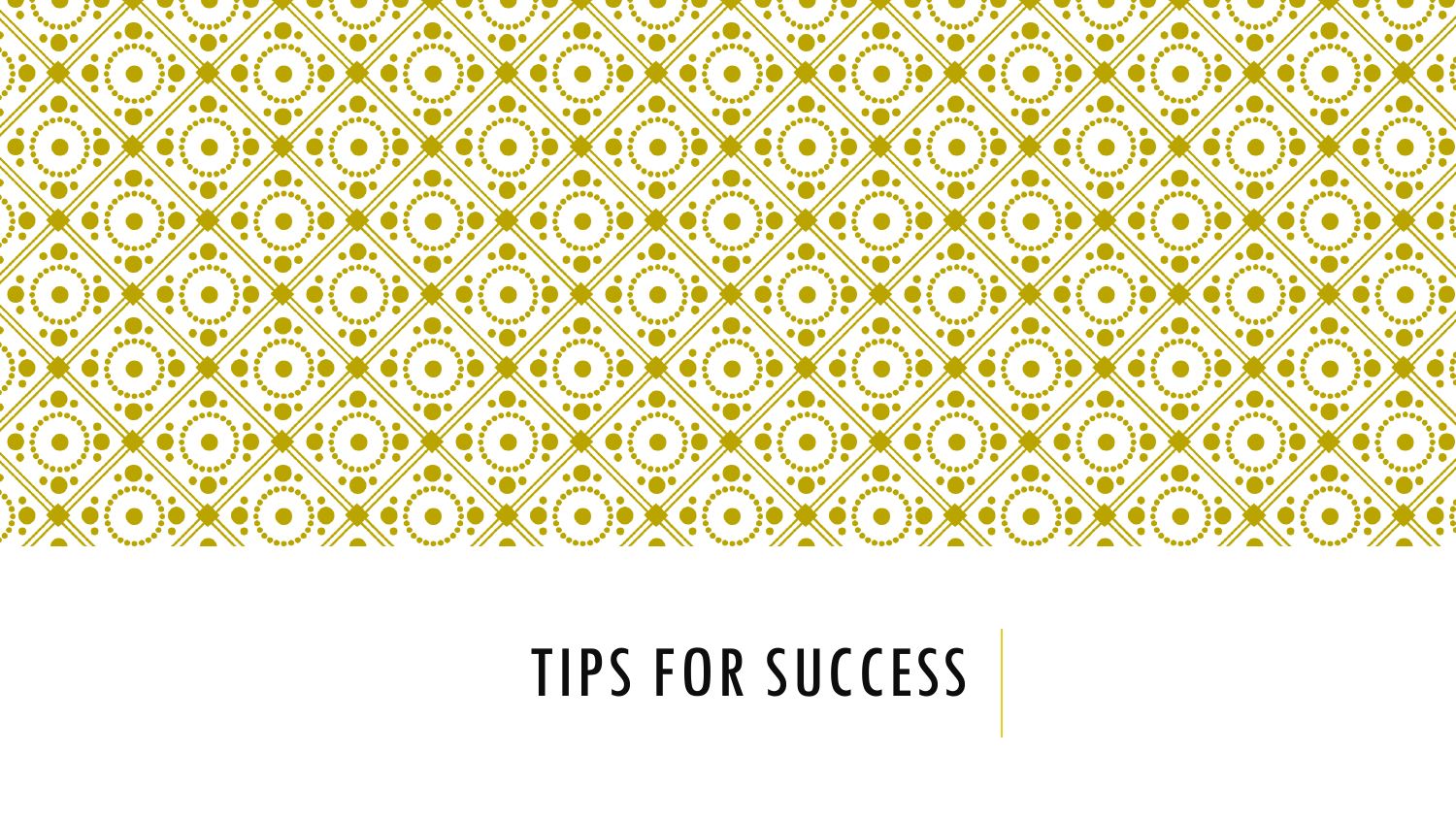# THE 80/20 RULE

The  $80/20$  rule is key to an effective social media strategy:

**80%** of the content you develop and share should be about your customers. It should be content that will help them solve challenges and peak their interest on a personal level.

**20%** of the content you develop and share can be sales-related, talking about yourself and your listings.

You don't want to overwhelm your followers by spamming them with advertising, so be sure to keep your promotional content to a minimum (20% or less). For the other 80% here are some things to focus on:

- Lifestyle content
- Neighborhood-related content and events
- Tips for staging homes
- Tips for moving
- Tips for buyers or sellers